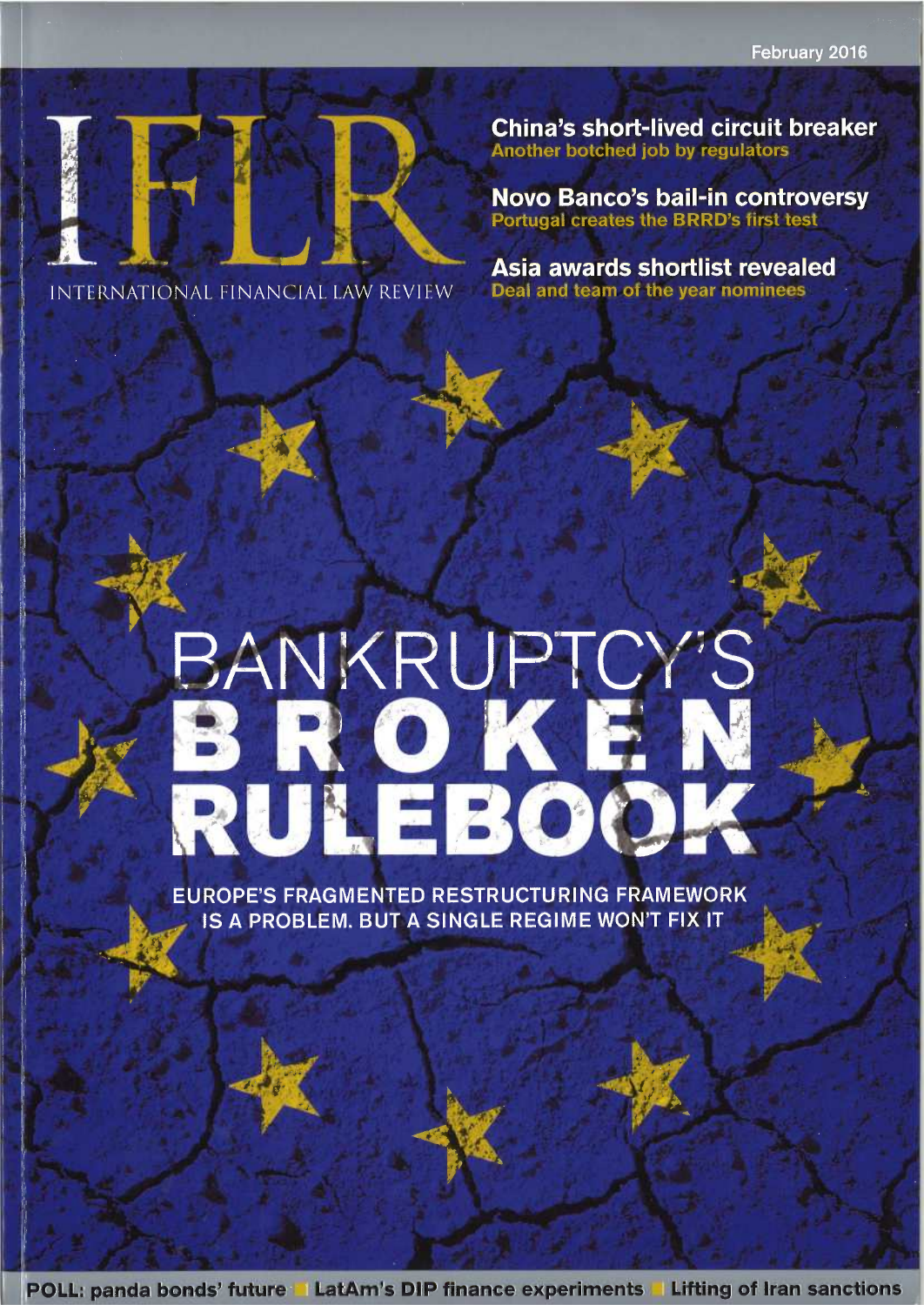lodged even if the applicant did not demonstrate that the bill was not issued in connection with a consumer contract. Before the new regulation, objections arising from the relationship between the bill debtor and the previous owners were inadmissible. The only exception was if in the acquisition of the bill the new owner of the bill of exchange acted deliberately to the detriment of the debtor. In the past, the party acquiring a bill of exchange did not have to concern themself with the previous relationships concerning the bill, so they did not have to worry about the legal basis on which the bill was issued. Now, however, the party acquiring the bill will have to be much more prudent and should ask the person from whom they are acquiring the bill for all the documents associated with it so that they can submit all those documents to the court. When enforcing a bill of exchange against an individual, failure to submit the required documents could result in a dismissal of the application. Only the decision-making practice of the courts will show the extent of evidence the courts will require from claimants as a condition for being successful in a dispute with an individual over the payment of a sum on a bill of exchange.

Another new development is that if the defendant is an individual who became obligated under a bill of exchange in association with a consumer contract, the court will take into account, ex officio, facts warranting objections that could be lodged by the defendant. So the court will, ex officio, take into account facts warranting objections even if the defendant themself does not lodge the objections and remains passive in the proceedings.

It will be interesting to see the effect the new regulation has on the use of bills of exchange in cases where the debtor is an individual.

Daniel Futej and Rudolf Sivâk

### **Contacts**

Radlínského 2 811 07 Bratislava Slovak Republic T: +421 /2/5263 3161 F; +421/2/5263 3163 E: futej@futej.sk W: www.futej.sk

### **Switzerland** Bär & Karrer

## Intra-group financing

ursuant to a decision of the Swiss Federal Supreme Court rendered in October 2014, up-stream loans extended by a Swiss company must be entered into on arm's length terms. If they are not provided on arm's length terms, up-stream loans may constitute de facto distributions and, therefore, may only be granted for an amount not exceeding the lender's freely distributable reserves. In addition, the court held that, as a result, the lender's ability for future dividend distributions is reduced by an amount corresponding to the loan amount. The court also imposed stringent requirements that needed to be met to satisfy the arm's length test. According to the view of most legal scholars, this decision constitutes a change in practice. It has raised a number of queries both at Swiss companies and among practitioners and scholars in Switzerland.

In a more recent decision rendered in November 2015, the Swiss Federal Supreme Court ruled on intra-group financing arrangements again. The decision was long awaited as practitioners expected to get more guidance on the queries raised in the decision of 2014. Unfortunately, the latest decision does not make the court's view on the subject matter any clearer, except that it seems to suggest that up-stream financing arrangements and cash pooling arrangements are not per se impermissible.

In short, the situation remains unsatisfactory for Swiss companies. Given that intra-group financing is of great importance in practice, we believe it is worthwhile to summarise the key parameters for Swiss companies:

### High standards for up-stream loans

In contrast with the practice before the court's decision in October 2014, it must be assumed that up-stream loans have to meet relatively high standards to pass the arm's length test. While the Swiss Federal Supreme Court did not specify what constitutes arm's length terms, it held that the loans under scrutiny did not pass the arm's length test because they were unsecured and the creditor allegedly did not

analyse the debtors' credit-worthiness at the time it entered into the loan. The court did not perform any further analysis or take into consideration the indirect benefits of the intra-group financing arrangement (or the fact that the relevant loans had already been repaid).

Although the second decision seems to suggest that the court will take into account the specific circumstances, it remains relatively unclear to what extent the court is



### What it means for Swiss companies

Generally, up-stream loans should only be granted on arm's length terms. Since neither Swiss law nor the decisions referred to above provide any meaningful guidance or so-called safe harbour rules, we recommend that companies perform a comprehensive analysis and consider, inter alia, the following criteria:

- security for the loan;
- the credit-worthiness of the borrower;
- the significance of the loan amount;
- at arm's length interest rate;
- the possibility of terminating at short notice;
- customary representations and warranties;
- customary financial and information covenants.

In addition, intra-group financing arrangements, as well as the underlying resolutions, should be made in writing. The resolutions should reflect that entering into the up-stream loan has been carefully assessed and that, based on this assessment, the terms are considered to be made at arm's length. Furthermore, the credit-worthiness and willingness of the borrower to repay the loan should be monitored on a regular basis.

In view of the considerable risk that the arm's length nature of up-stream loans is



Till Spillmann



0